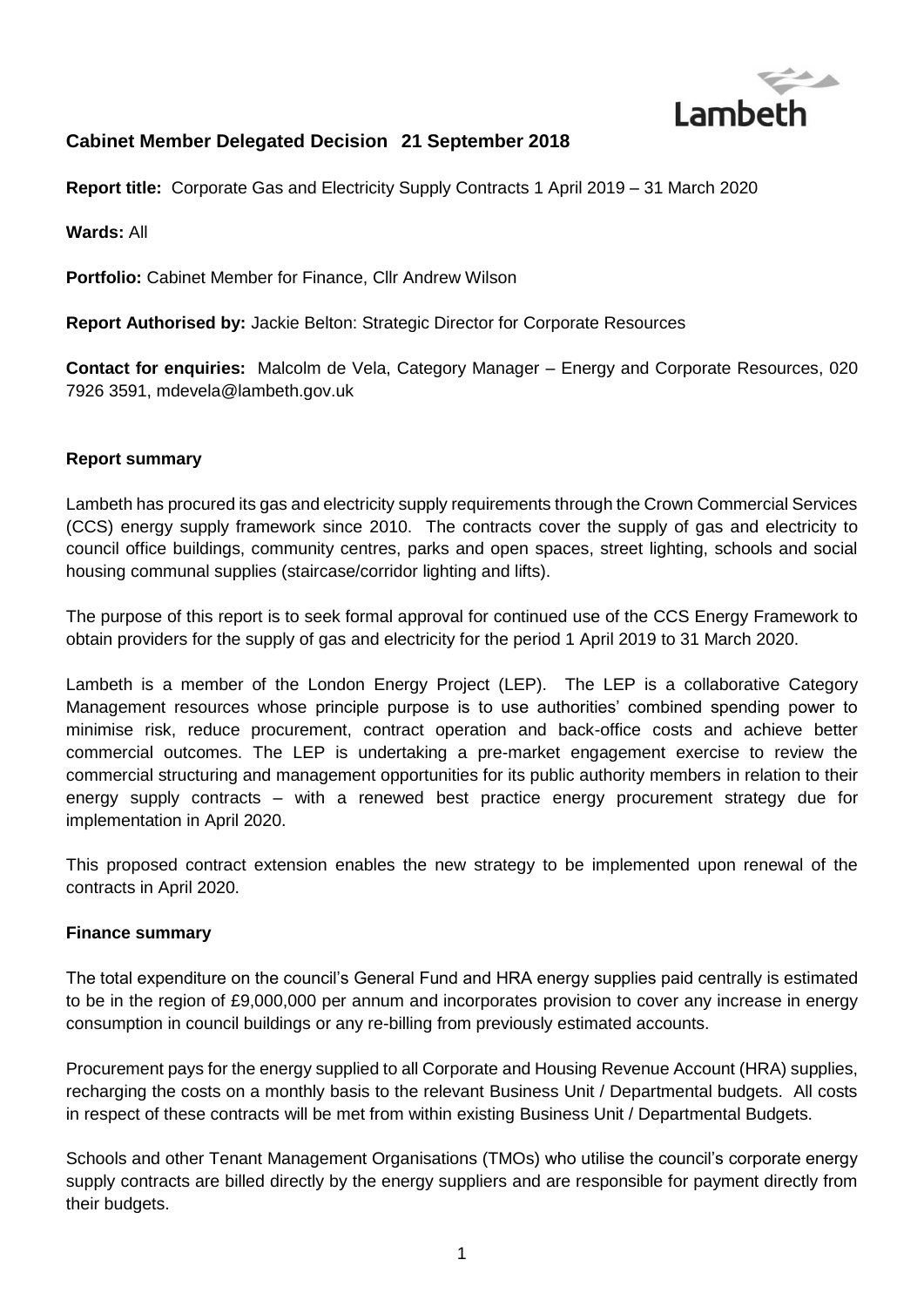#### **Recommendations**

- 1. To approve the continued use of the CCS Energy Frameworks to obtain providers for the supply of gas and electricity to cover the 12 month period 1 April 2019 to 31 March 2020 for an estimated total cost of £9,000,000.
- 2. To approve the use of CCS' appointed energy framework suppliers for the supply of gas and electricity to cover the 12 month period 1 April 2019 to 31 March 2020. The breakdown of contract spend between the appointed suppliers is estimated at; EDF Energy (large electricity supplies and street lighting) £1,500,000, British Gas Business (smaller electricity supplies) £4,000,000, and Corona Energy (corporate gas supplies) £3,500,000.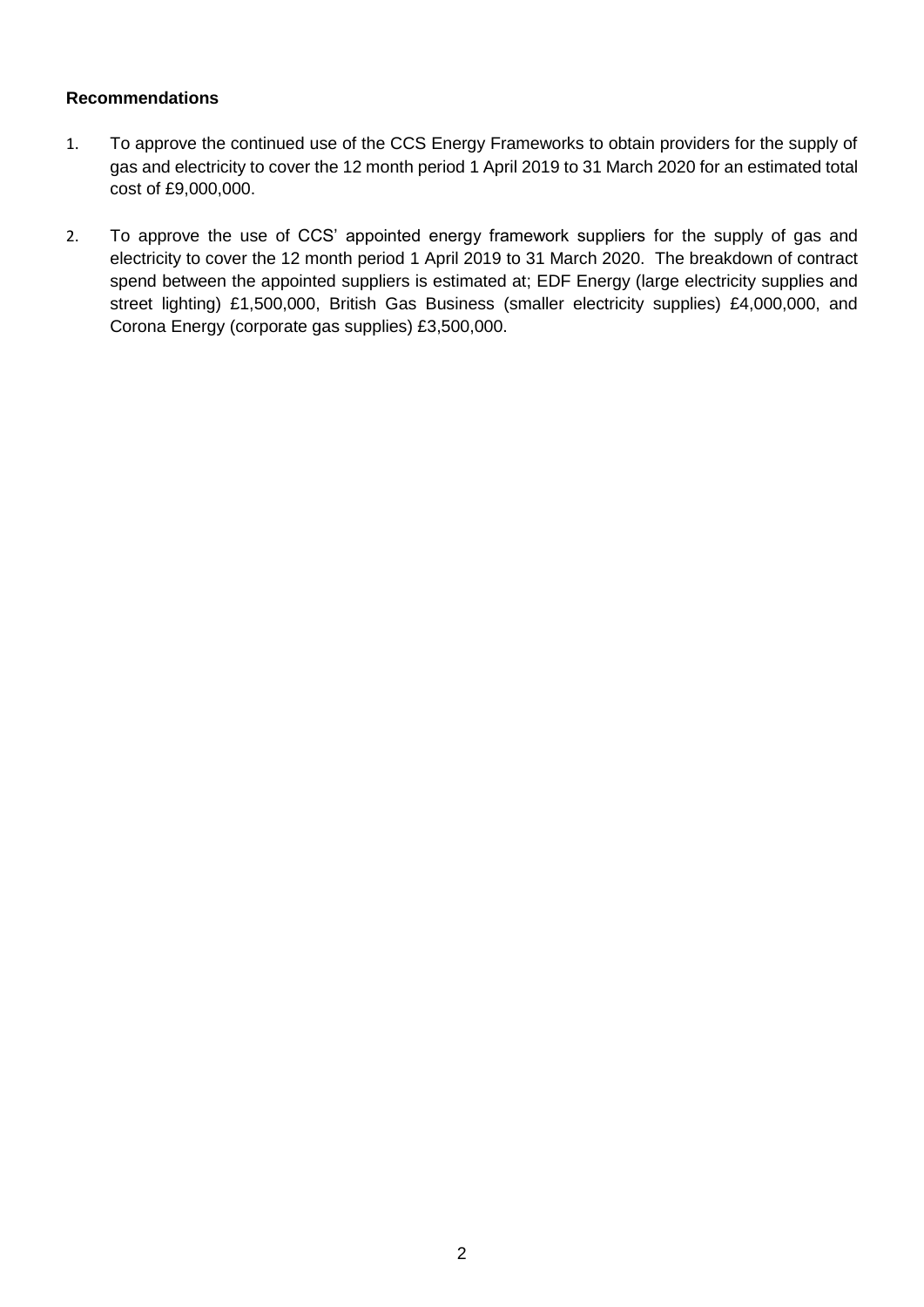## **1. Context**

- 1.1 The Council's corporate gas and electricity contracts cover the supply of gas and electricity to Council office buildings, community centres, parks and open spaces, street lighting, schools and social housing communal supplies (staircase/corridor lighting and lifts). Lambeth has one of the largest energy portfolios out of the London local authorities with in excess of 4,000 individual gas and electricity supply points.
- 1.2 The LEP is a Category Management resource funded on a co-operative basis by its 74 participating authorities (primarily in London) and now works in collaboration with NHS London Procurement Partnership. The LEP's principle purpose is to use authorities' combined spending power to minimise risk, reduce procurement, contract operation and back-office costs and achieve better commercial outcomes. As a member, Lambeth receives specialist utility procurement advice and contract management support from the LEP. In 2008, the LEP took a lead on centralising London energy spend and formally endorsed the use of two public sector Professional Buying Organisations (PBO) to undertake risk managed aggregated flexible energy procurement on behalf of its members; KCC Laser and Crown Commercial Services (CCS).
- 1.3 Lambeth has procured its gas and electricity supply requirements through the CCS energy supply framework since 2010.
- 1.4 In aggregating its energy supplies with a Professional Buying Organisation the Council benefits not only from the size of its estate but that of other public bodies. The PBO (and not the energy suppliers) purchases the energy on behalf of the Council direct from the wholesale energy market accessing reduced traded prices. This is done over a six month procurement window, to enable our energy to be purchased in a regulated risk managed manner, providing protection from price peaks, smoothing out energy prices through a series of purchases over the six month period.
- 1.5 The energy purchased by the PBO is supplied by their appointed framework energy suppliers, who are appointed following a competitive process in compliance with EU legislation, based on their cost to serve and administer the supply of the energy.
- 1.6 The average energy price achieved by the PBO over the six month purchase window is combined with the energy suppliers agreed cost to serve and pass through industry charges to determine the fixed rate for each Council site for a 12 month period. This process is then repeated to renew prices each year**.** The process ensures that the Council's energy requirements are purchased in a risk managed manner, ensuring value for money and enables our account to be managed strategically in collaboration with the LEP and participating members.
- 1.7 This is a Gateway 3 Procurement Report.

## **2. Proposal and Reasons**

- 2.1 It is proposed to continue the use of the CCS Energy Framework for the supply of gas and electricity commencing 1 April 2019 to 31 March 2020, continuing to be supplied for this duration by their appointed energy suppliers: EDF Energy (RM1075) Corona Energy (RM1076) and British Gas Business (RM3791).
- 2.2 In utilising the existing CCS arrangements, the Council continues the use of current best practice energy procurement processes as endorsed by the LEP. These include: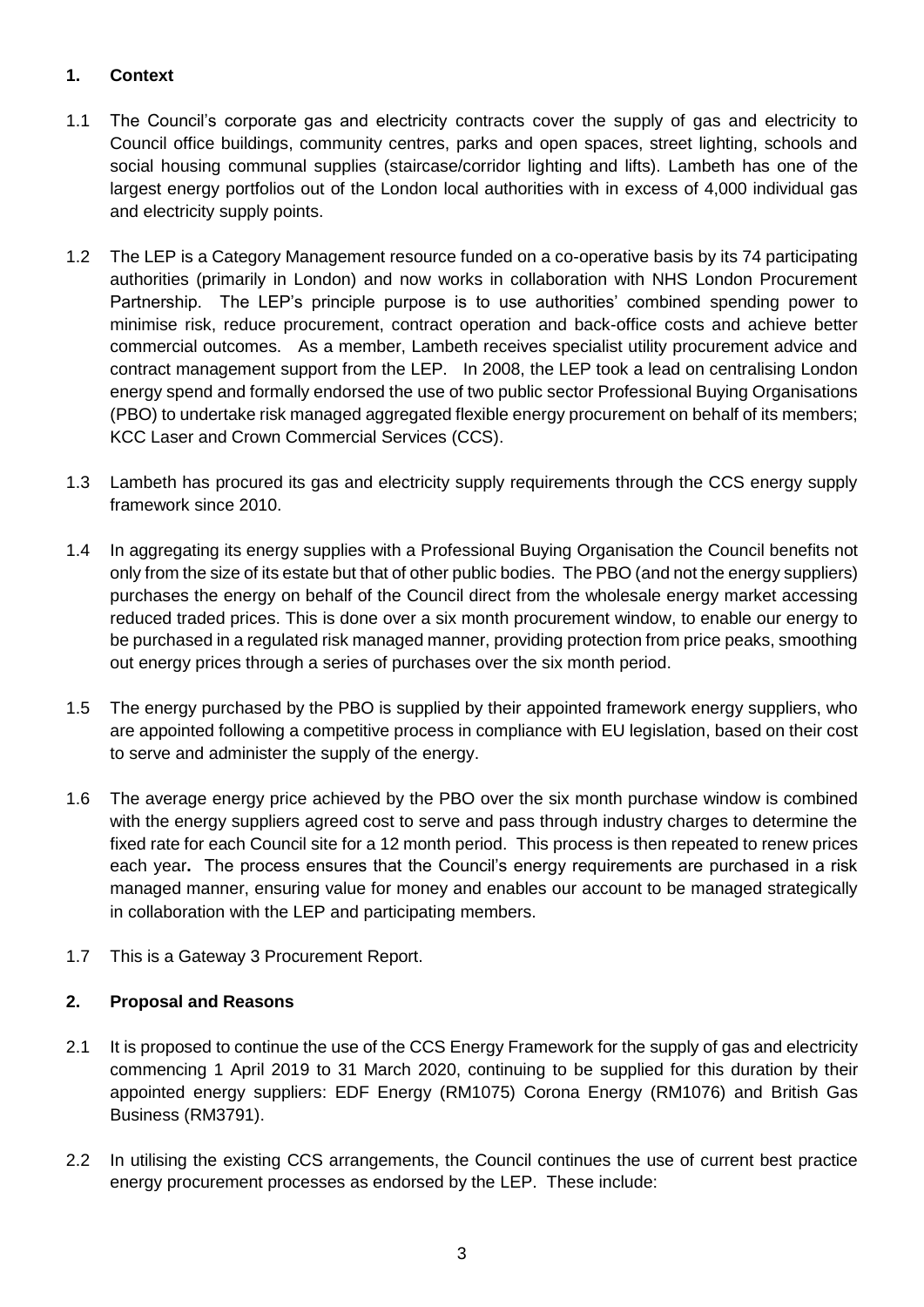## **Collaboration**

Lambeth's energy portfolio is aggregated with the rest of the public sector portfolio managed by CCS, to gain direct access to the wholesale energy markets – an area which no local authority could access on its own based on the individual size of its portfolio, where energy is purchased based on reduced traded prices in the futures market. CCS shape the aggregated portfolio in an optimum way to gain further price efficiencies (maximising energy purchased at cheaper base load prices (e.g. through combining street lighting requirements across all authorities / minimising energy purchased at more expensive peak load prices).

# Flexible and Risk Managed Procurement

The Council's energy requirements will be purchased over a six month window, in a regulated manner upon market falls and provides protection for price peaks, smoothing out energy prices over the procurement window. The average price from the purchases over the procurement window, is combined with the energy suppliers cost to serve to make up the authority's delivered contract price for a 12 month duration from 1 April 2019.

# OJEU Compliant Framework

The use of PBOs is enabled by Regulation 37 of the Public Contracts Regulations 2015 and Regulation 55 of the Utilities Contracts Regulations 2016. A PBO is defined in the Public Contracts Regulations as a contracting authority that acquires goods or services, awards public contracts or concludes framework agreements intended for one or more contracting authorities.

# Benchmarking / Supplier Management Programme

Under the arrangements, energy suppliers have dedicated account managers and teams specific for the CCS customers with a query escalation process incorporated into each energy supply contract. The LEP undertake annual independent benchmarking of CCS' energy purchasing performance against the annual wholesale energy market averages, undertaking a Supplier Management Programme to maintain and improve framework supplier performance. Previous LEP benchmarking has demonstrated our processes deliver value for money, achieving a price for our energy that is lower than the wholesale market average overall several years.

2.3 Over the next quarter LEP will complete a formal options appraisal of future energy procurement strategy, formally evaluating operators against a Statement of Requirements and endorse renewed best practice energy procurement strategy for its members for implementation in April 2020. This proposed contract extension enables the new strategy to be implemented upon renewal of the contracts in April 2020. The considerations under review are detailed in the Procurement Section (Section 9.3) of this report.

## **3. Finance**

3.1 The council's estimated energy spend for 2018/19 is detailed in the table below:

|                                                 | Spend                                              |            |                |                       |                                                     |  |  |
|-------------------------------------------------|----------------------------------------------------|------------|----------------|-----------------------|-----------------------------------------------------|--|--|
| <b>Supplier</b>                                 | <b>General</b><br><b>Fund</b><br><b>Activities</b> | <b>HRA</b> | <b>Schools</b> | <b>TMO/Other</b><br>£ | <b>Total by</b><br><b>Energy</b><br><b>Contract</b> |  |  |
|                                                 |                                                    |            | £              |                       |                                                     |  |  |
| <b>EDF Energy</b><br>Hourly (HH) &<br>Unmetered |                                                    |            |                |                       |                                                     |  |  |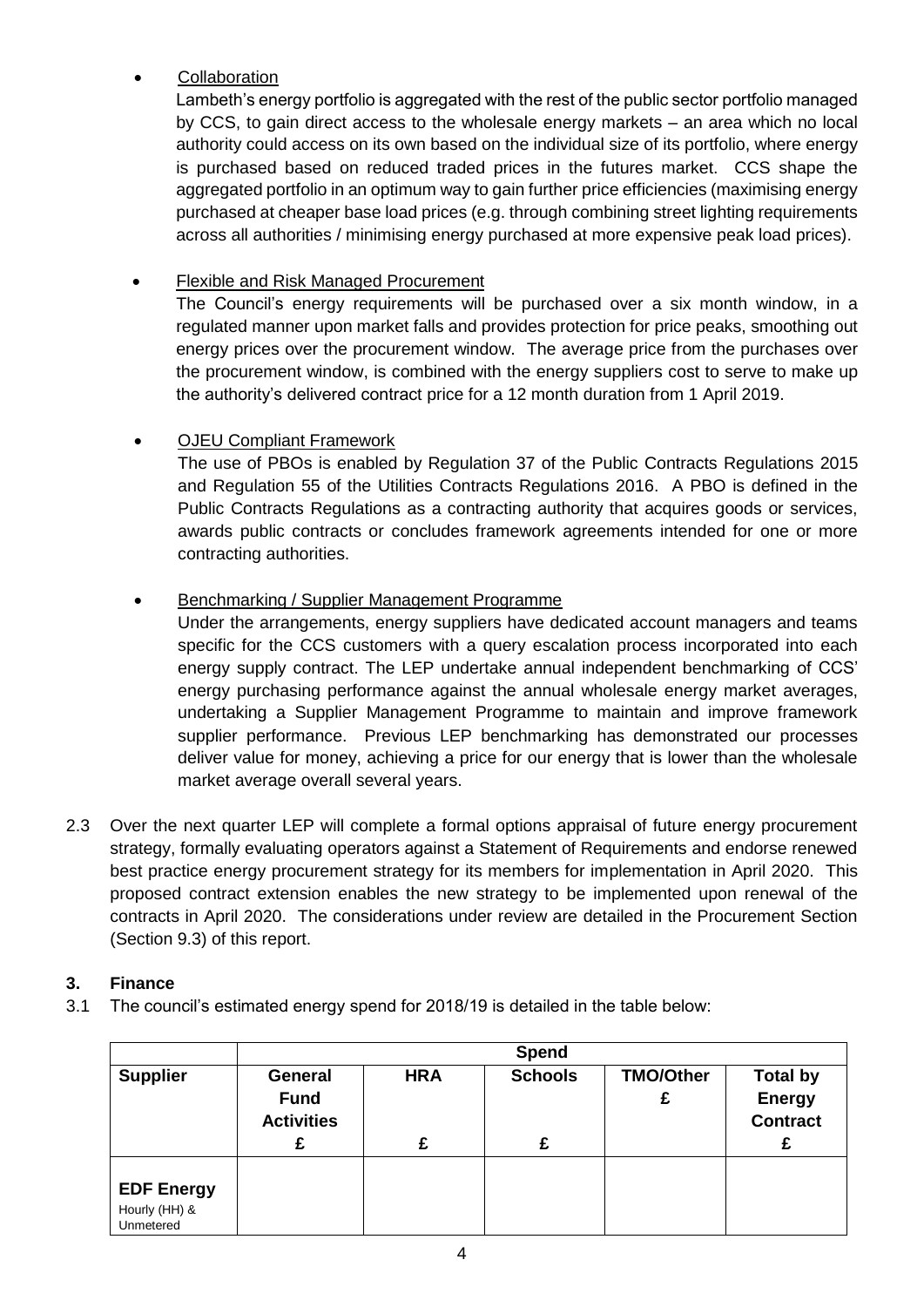| <b>Electricity Supplies</b><br>(Electricity supply<br>to the council's<br>large sites and<br>Street Lighting)                               | 1,580,509 | 269,576   | 764,601   | 59,974  | 2,674,660 |
|---------------------------------------------------------------------------------------------------------------------------------------------|-----------|-----------|-----------|---------|-----------|
| <b>British Gas</b><br><b>Business</b><br>Non Half Hourly<br>(NHH) Electricity<br>(Smaller electricity<br>supplies serving<br>council sites) | 204,713   | 2,161,813 | 490,342   | 153,802 | 3,010,670 |
| Corona<br><b>Energy</b><br>Corporate Gas<br>Supplies                                                                                        | 200,664   | 2,158,892 | 686,943   | 201,734 | 3,248,233 |
| <b>Total by</b><br><b>Business</b><br>Area                                                                                                  | 1,985,886 | 4,590,281 | 1,941,886 | 415,510 | 8,933,563 |

Current annual provision in Oracle:

| <b>Supplier</b>                       | <b>Purchase Order Amount in</b><br>Oracle |
|---------------------------------------|-------------------------------------------|
| <b>EDF Energy</b>                     | £1,500,000                                |
| <b>British Gas</b><br><b>Business</b> | £4,000,000                                |
| <b>Corona Energy</b>                  | £3,500,000                                |

- 3.2 This report proposes that we maintain the total purchase order value at £9,000,000 for 2019/20 but that we review the distribution of this value between the various frameworks suppliers to ensure that there is suitable provision in place to cover forecasted expenditure and any increase in energy consumption in council buildings, or any re-billing from previously estimated accounts for each supplier.
- 3.2 The Procurement Team within the Finance Division of Corporate Resources will initially pay for the energy supplied to all General Fund and Housing Revenue Account Services and then recharge the costs to the relevant Business Unit / Departmental budgets on a monthly basis. All costs will be contained within Business Unit / Departmental Budgets.
- 3.4 Schools and other TMOs who utilise the council's corporate energy supply contracts are billed directly by the energy suppliers and are responsible for payment directly from their own budgets.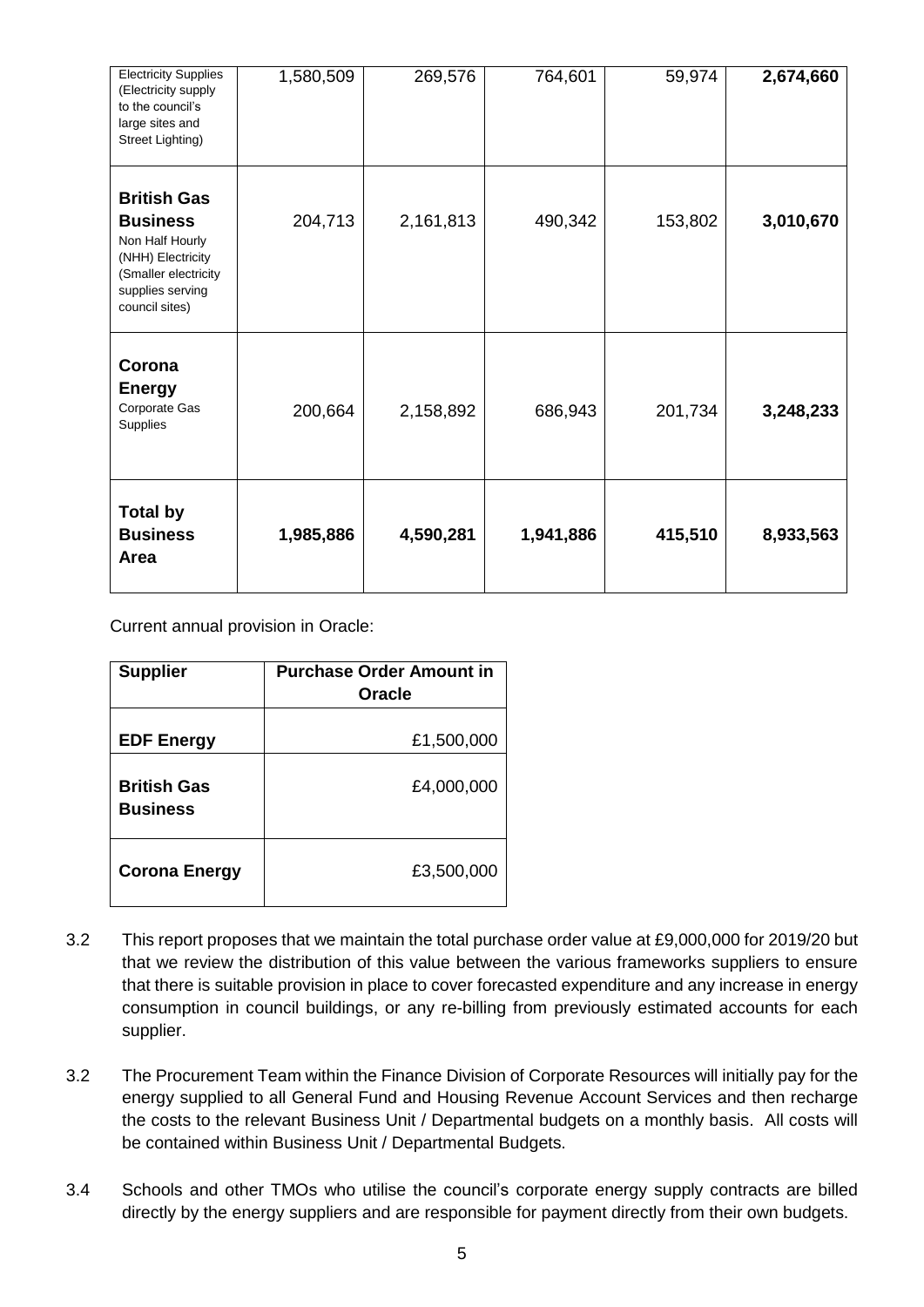3.5 There are no capital implications arising as a direct result of this proposal.

# **4. Legal and Democracy**

- 4.1 The authority to deal with the matters set out in this report is delegated to the Cabinet Member for Finance, who should consult the Leader of the Council and consider the recommendation of the Procurement Board.
- 4.2 The Crown Commercial Service (CCS) is a central purchasing body as defined by EU Procurement Directive 2014/24/EU. Regulation 55 of the Utilities Contracts Regulations 2016 and Regulation 37 of the Public Contracts Regulations 2015 permit contracting authorities to acquire supplies or services, or both, from a central purchasing body offering the centralised purchasing activity where this consists of the acquisition of supplies and/or services intended for contracting authorities. They may also do so where this takes the form of the award of public contracts or the conclusion of framework agreements for supplies or services intended for contracting authorities. Contracting authorities may award a public service contract for the provision of centralised purchasing activities to a central purchasing body without procuring through an OJEU tendering procedure.
- 4.3 This proposed key decision was entered in the Forward Plan on 10 August 2018 and the necessary 28 clear days' notice has been given. In addition, the Council's Constitution requires the report to be published on the website for five clear days before the proposed decision is approved by the Cabinet Member. Any representations received during this period must be considered by the decision-maker before the decision is taken. A further period of five clear days - the call-in period – must then elapse before the decision is enacted. If the decision is called-in during this period, it cannot be enacted until the call-in has been considered and resolved.

# **5. Consultation and co-production**

5.1 Lambeth is an active member of the LEP - a collaborative Category Management resource that has been established to assist public authorities with respect to generating good practice in energy management and advising on related procurement issues. Through its membership Lambeth receives support through the LEP's supplier management programme (which reviews and seeks improvements from PBO's and their appointed energy suppliers), market development, energy procurement support and benchmarking of energy procurement performance against the wholesale energy market.

# **6. Risk management**

6.1 The main risk identified relates to the absence of corporate energy supply contract arrangements which would result in significantly higher out of contract / deemed energy rates (which are often more than 100% more expensive than agreed contract rates). This risk is being mitigated through utilisation of the CCS public sector energy framework contracts which ensures uninterrupted contractual supply arrangements and collaborative risk managed procurement of our energy supply at discounted rates direct from the wholesale energy market. The risk ratings for this is summarised below: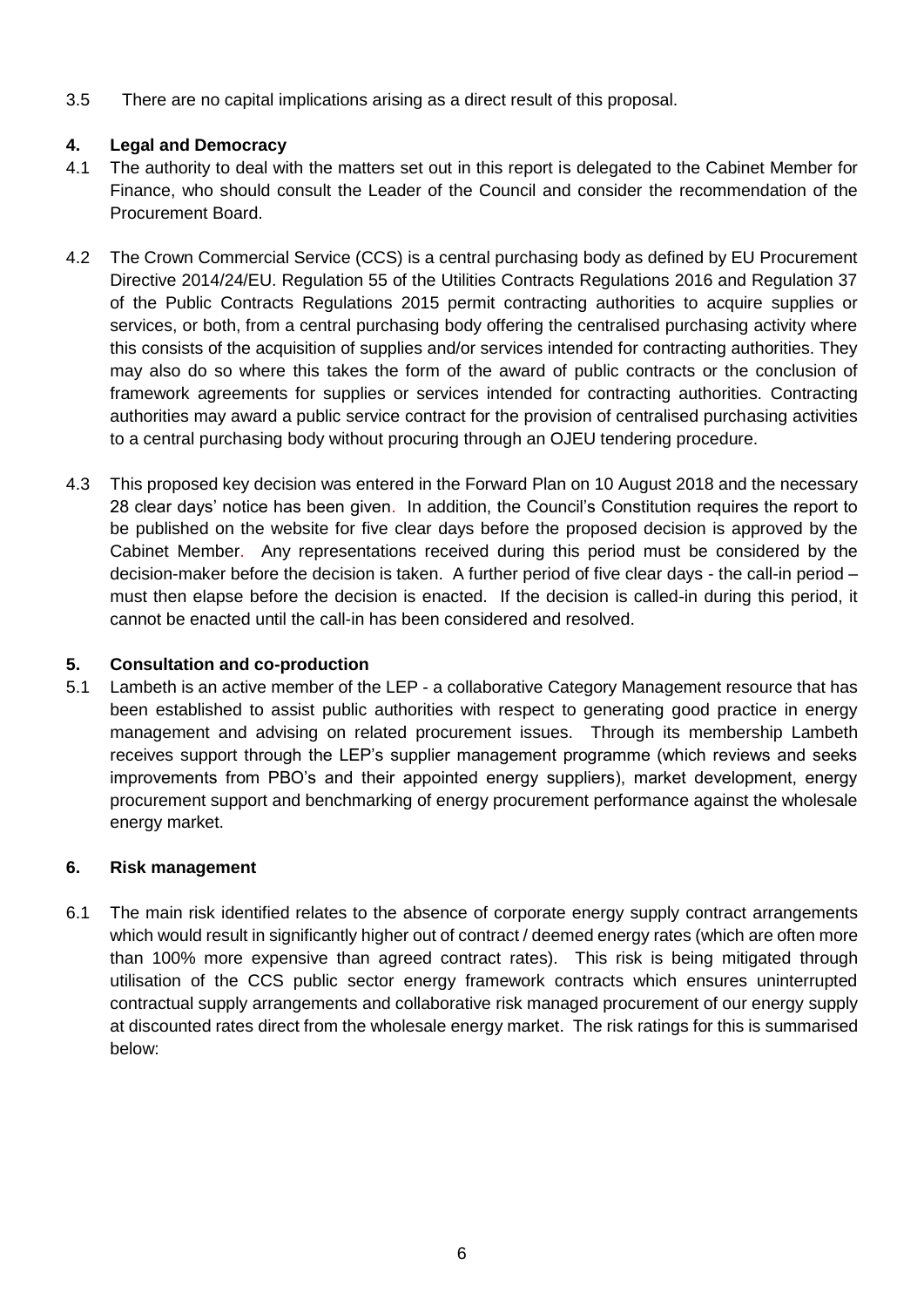| <b>Risk</b>                                                                                   | Likelihood     | Impact | <b>Score</b> | <b>Control Measures</b>                                                                                                                                                                                                                                                         |
|-----------------------------------------------------------------------------------------------|----------------|--------|--------------|---------------------------------------------------------------------------------------------------------------------------------------------------------------------------------------------------------------------------------------------------------------------------------|
| Absence<br>οf<br>corporate energy<br>supply<br>arrangements<br>for the council's<br>buildings | $\mathfrak{p}$ | 8      | 16           | Implementation of CCS<br>energy contracts RM1075,<br>RM1076, RM3791 to<br>ensure uninterrupted<br>contractual supply<br>arrangements and<br>collaborative risk managed<br>procurement of our energy<br>supply at discounted rates<br>direct from the wholesale<br>energy market |

#### **Key**

| Likelihood | Very Likely | ∟ikelv  |   | Jnlikely    | Very Unlikely |  |
|------------|-------------|---------|---|-------------|---------------|--|
| Impact     | Major       | Serious | 4 | Significant | Minor         |  |

6.2 Due Diligence will be completed on CCS' appointed energy suppliers including insurances, financial checks, relevant policies and processes including health and safety.

## **7. Equalities impact assessment**

7.1 The Contracts Manager has undertaken an equalities impact assessment and concluded that there is limited impact identified from this contract.

## **8. Community safety**

8.1 Not applicable

## **9. Organisational implications**

## 9.1 **Environmental**

All invoices paid by the Council are received in an electronic format (EDI – electronic data interchange format), eliminating the requirement for paper invoices. The data from the invoices is retained on the Council's central energy database, enabling the Council to monitor its energy consumption and spend, and facilitates reporting under the mandatory *Carbon Reduction Commitment (CRC) Energy Efficiency Scheme.* 

## 9.2 **Staffing and accommodation**

The contract will be managed by the Category Manager for Energy and Corporate Resources.

## 9.3 **Procurement**

- 9.3.1 Over the next quarter Lambeth will be working with the LEP to complete a formal options appraisal of future energy procurement strategy, formally evaluating operators against a Statement of Requirements. The LEP will endorse renewed best practice energy procurement strategy for its members for implementation in April 2020. The proposed continued use of CCS will enable the council to implement any new arrangements to commence from 1 April 2020.
- 9.3.2 It would be unwise for the Council to seek alternative arrangements at present given the associated resource requirement related to the transfer of the council's energy portfolio (excess of 4,000 individual gas and electricity supply points) to any new Professional Buying Organisations (PBO)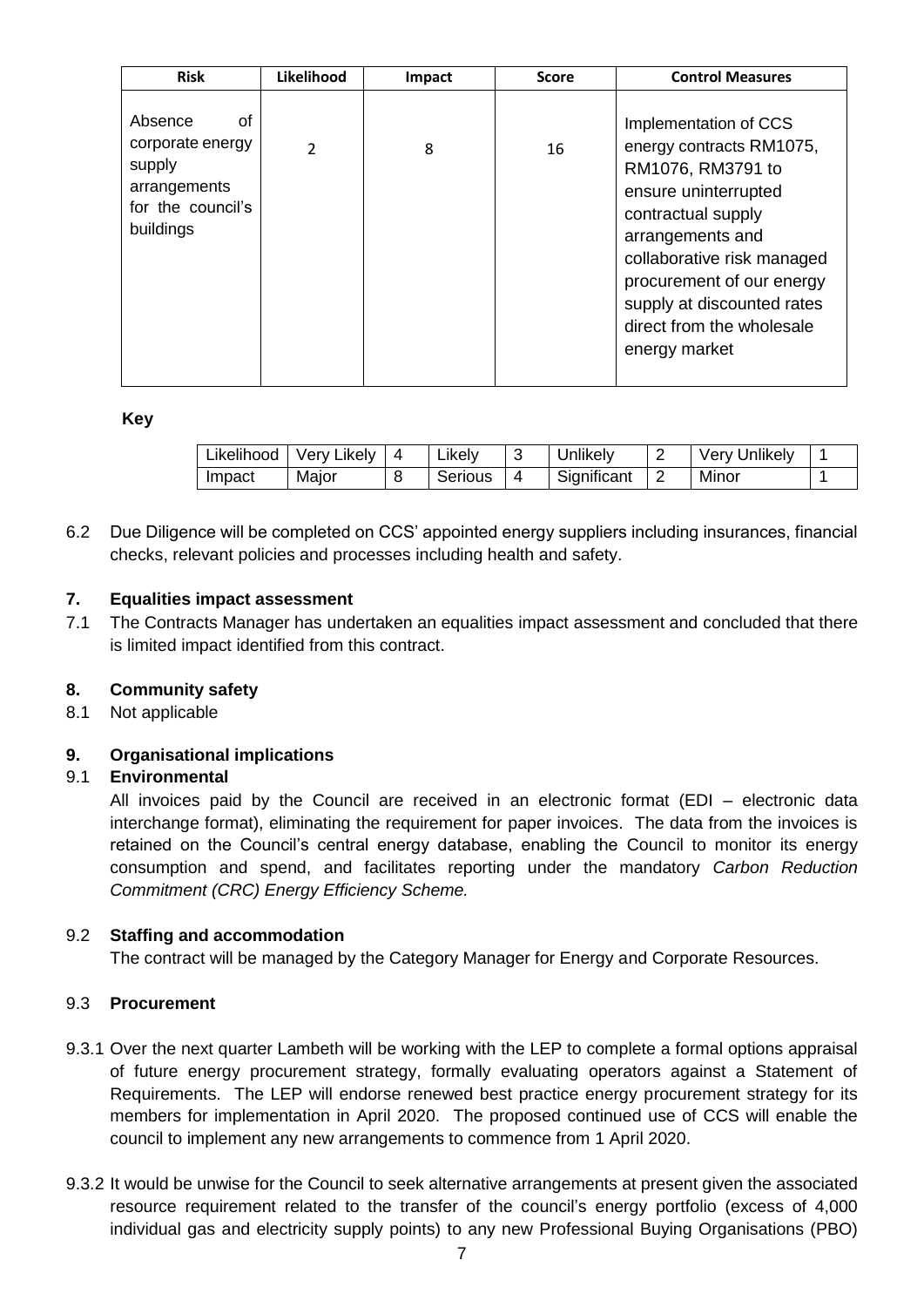and for registration by any new energy suppliers. The benefits in moving to any new energy procurement arrangements in the future must outweigh the resource requirements and the associated administrative costs associated with the transfer process.

- 9.3.3 Through this work LEP will:
	- Establish the most appropriate products, services and delivery models to meet London public authority needs
	- Continue to maintain collaboration and the aggregation of pan-London energy expenditure (with London local authority gas/electricity/water spend estimated at £0.5bn per annum)
	- Determine best practice procurement practices and use of resources to achieve value for money.
- 9.3.4 Working in collaboration with the LEP and the NHS London Procurement Partnership provides the opportunity to influence the energy market to drive performance improvement and innovation, and approach the market with a common strategic view and shared management approach. Benefits of development of the new energy procurement strategy will include:
	- Approaching the market as a large strategic customers, attracting interest, reducing supplier cost to serve, enabling strategic supplier relationship management, and access to supply market decision makers to improve quality/consistency of services
	- Combined expenditure to drive innovative commercial models, services and technology deployment
	- Optimised aggregation to reduce procurement, supplier and contract management costs
	- Authority focused service and delivery models to meet our business requirements, with focus to deliver authorities' strategic goals for social value and environmental improvement
	- Streamline and improve invoicing, data flows and minimise the need to buy any additional services to reduce back-office costs.

#### **10. Timetable for implementation**

| <b>Activity</b>              | <b>Dates</b>                     |
|------------------------------|----------------------------------|
| <b>Procurement Board</b>     | 28 August 2018                   |
| <b>Decisions Online</b>      | 14 September – 20 September 2018 |
| <b>Call-in Period</b>        | 21 September - 28 September 2018 |
| Sign-off Gateway 3           | 28 September 2018                |
| <b>Contract Commencement</b> | 1 April 2019                     |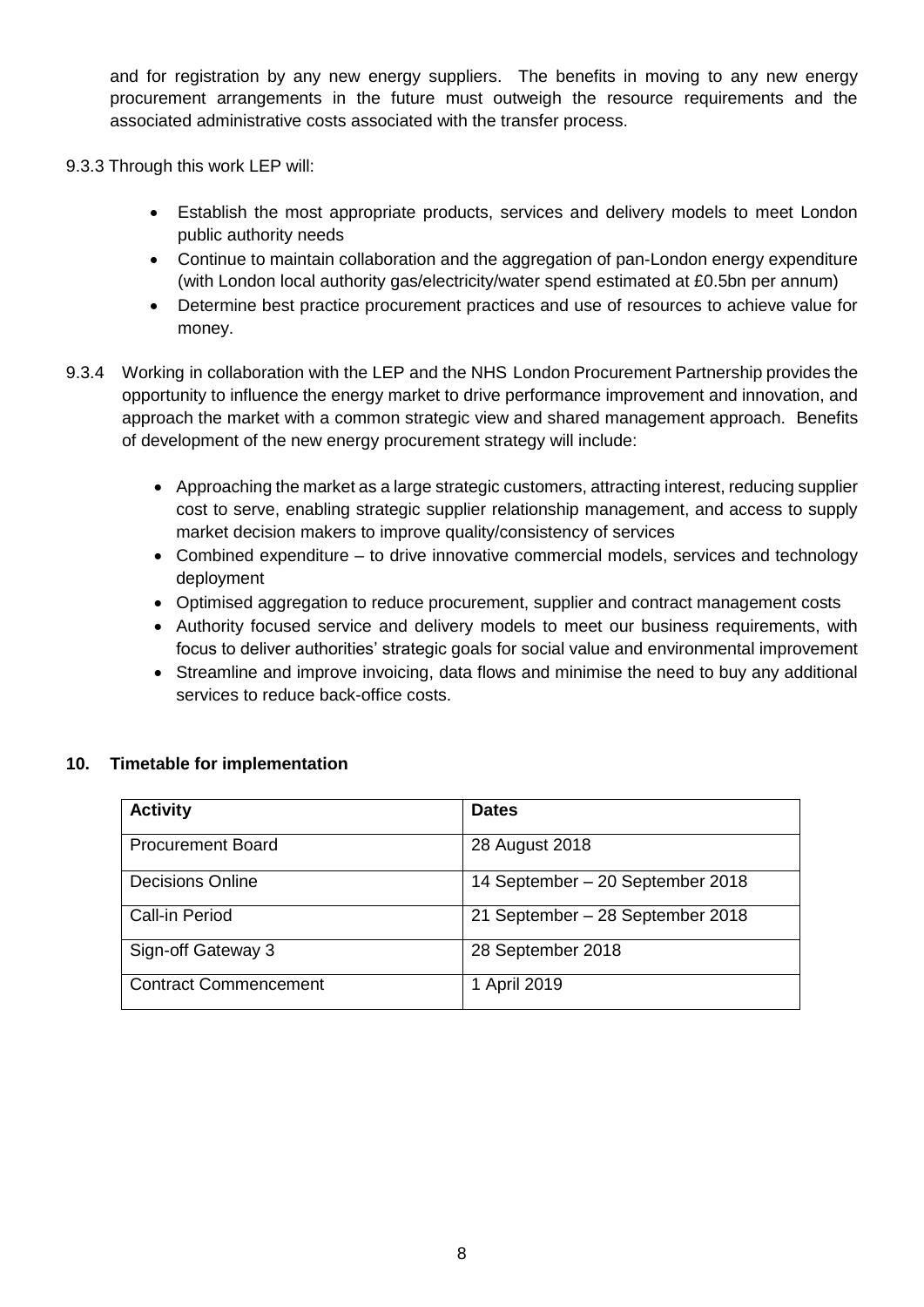| <b>Audit Trail</b>              |                                   |                  |                 |                |
|---------------------------------|-----------------------------------|------------------|-----------------|----------------|
| <b>Name/Position</b>            | Lambeth                           | <b>Date Sent</b> | <b>Date</b>     | <b>Comment</b> |
|                                 | directorate/department<br>or      |                  | <b>Received</b> | s in para:     |
|                                 | partner                           |                  |                 |                |
| <b>Councillor Andrew Wilson</b> | <b>Cabinet Member for Finance</b> | 20.08.18         | 13.09.18        |                |
| Jackie Belton                   | Strategic Director for Corporate  | 20.08.18         | 11.09.18        |                |
|                                 | <b>Resources</b>                  |                  |                 |                |
| Christina Thompson              | Director of Finance and Property, | 13.08.18         | 14.08.18        |                |
|                                 | <b>Corporate Resources</b>        |                  |                 |                |
| Nisar Visram, Finance           | <b>Corporate Resources</b>        | 07.08.18         | 09.08.18        |                |
| O'Hora,<br>Michael<br>Legal     | <b>Corporate Resources</b>        | 07.08.18         | 08.08.18        | 4              |
| <b>Services</b>                 |                                   |                  |                 |                |
| Maria Burton, Democratic        | <b>Corporate Resources</b>        | 07.08.18         | 13.08.18        | 4.3            |
| <b>Services</b>                 |                                   |                  |                 |                |
| <b>Procurement Board</b>        | Date of meeting                   |                  |                 |                |
|                                 | 28.08.18                          |                  |                 |                |

| <b>Report History</b>                              |                                                        |  |  |  |
|----------------------------------------------------|--------------------------------------------------------|--|--|--|
| <b>Original discussion with Cabinet Member</b>     | 10.08.18                                               |  |  |  |
| <b>Report deadline</b>                             | N\A                                                    |  |  |  |
| Date final report sent                             | N\A                                                    |  |  |  |
| <b>Part II Exempt from Disclosure/confidential</b> | <b>No</b>                                              |  |  |  |
| accompanying report?                               |                                                        |  |  |  |
| <b>Key decision report</b>                         | Yes                                                    |  |  |  |
|                                                    |                                                        |  |  |  |
| Date first appeared on forward plan                | 10.08.2018                                             |  |  |  |
| <b>Key decision reasons</b>                        | Expenditure, income or savings in excess of £500,000   |  |  |  |
|                                                    |                                                        |  |  |  |
| <b>Background information</b>                      | Cabinet Member Delegated Decision, 16 October 2017:    |  |  |  |
|                                                    | <b>Corporate Gas and Electricity Supply Contracts.</b> |  |  |  |
|                                                    |                                                        |  |  |  |
| <b>Appendices</b>                                  | None                                                   |  |  |  |
|                                                    |                                                        |  |  |  |